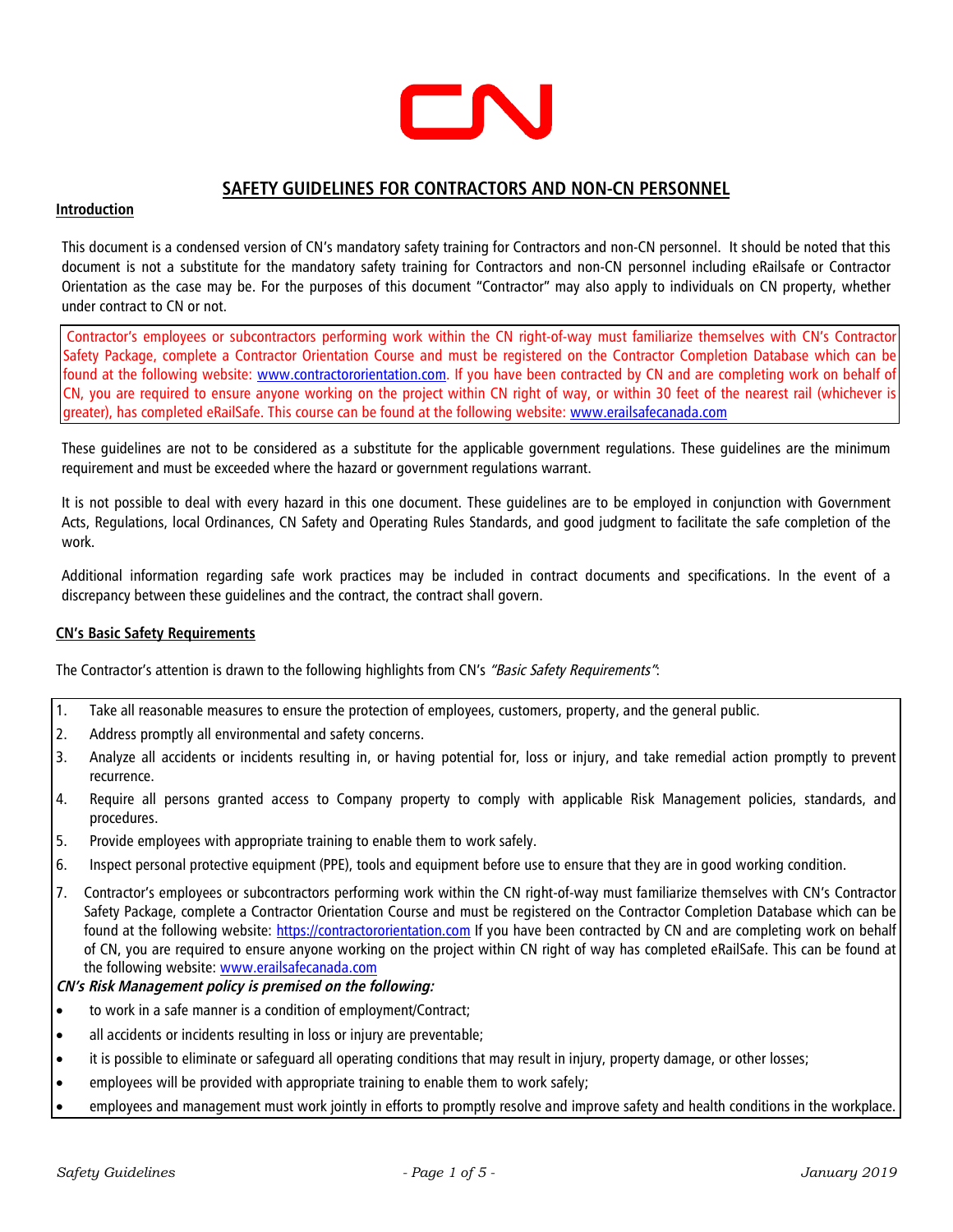## **GENERAL RULES AND INFORMATION**

**"Expect the movement of a train, engine, rail car or track unit at any time, on any track, in either direction. Protect yourself and others from the movement of trains, engines, railcars and track units and do not expect them to stop."** 

If any situation arises which affects the safe movement of trains, CN must be contacted immediately at:

#### **1-800-465-9239.**

Alternatively, contact CN's Network Operations Centre in Edmonton at:

#### **1-800-661-3963.**

Before any digging is performed on CN property, proper clearance and instructions must be obtained through the Information Technology Command Centre (ITCC Network Management Centre) at:

#### **1-800-661-3687 or 1-800-NO1-FOTS.**

#### **In an emergency, any object waved violently by anyone on or near the track is a signal for trains to stop.**

Violation of CN's mandatory Contractor Safety training or contravention of these guidelines may result in the immediate removal of the Contractor or the offending personnel from CN property.

#### **Compliance with Government Regulations**

Contractors shall follow all applicable Federal, Provincial, and Municipal Acts, Regulations, Laws and Codes, including but not limited to those related to the licensing of workers, occupational health and safety, transportation or handling of dangerous substances, inspection and certification of equipment. As CN is a federally regulated enterprise, Contractors are advised that work undertaken on CN right-of-way may be governed by Federal regulation.

The Contractor must become familiar with all applicable regulations and must ensure compliance by workers at the job site. Supplementary instructions may be issued by CN representatives from time to time.

## **Contractor's Responsibility**

- 1. Before entering upon CN right-of-way, the Contractor must have all documentation properly executed and available for review by CN personnel at the working site. (i.e. Permits, Licenses, Contract Documents, Contractor Safety Approved identification card and/or Waivers).
- 2. Daily briefings must be held at every work site to review the contents of these guidelines and any unique conditions at the site relating to safety. A record must be kept of such briefings by the Contractor's responsible person at the work site. Work site briefings must be updated regularly as the job conditions change
- 3. Unless explicitly permitted by CN, no equipment or vehicle may enter upon the operated right-of-way.
- 4. Unless explicitly permitted by CN, no work shall take place within thirty (30) feet of the nearest rail except in the presence of a CN Protecting Foreman. The CN Protecting Foreman is concerned only with the safe movement of trains and will not be responsible for the safety of the Contractor, the Contractor's personnel or the Contractor's equipment.
- 5. Contractor's personnel must not crawl under, climb over or pass through standing railway equipment.
- 6. Contractor's personnel must not cross a track within thirty (30) feet, of standing railway equipment.
- 7. CN has many power and/or communication cables buried within the CN right-of-way. The Contractor shall be sure of their location before making any excavation, driving stakes or otherwise penetrating the ground surface. In the event of any excavation work that strikes an underground cable adjacent to CN's track, the contractor must make immediate contact with CN
- 8. In accordance with CN's safety standards, Contractor's personnel must wear CN required personal protective equipment at all times while on CN right-of-way. Such equipment will include hard hats, safety glasses, reflective apparel, safety footwear (protective footwear shall meet or exceed CSA Z195 and/or ASTM F2413, shall cover and support the ankle and have a defined heel. In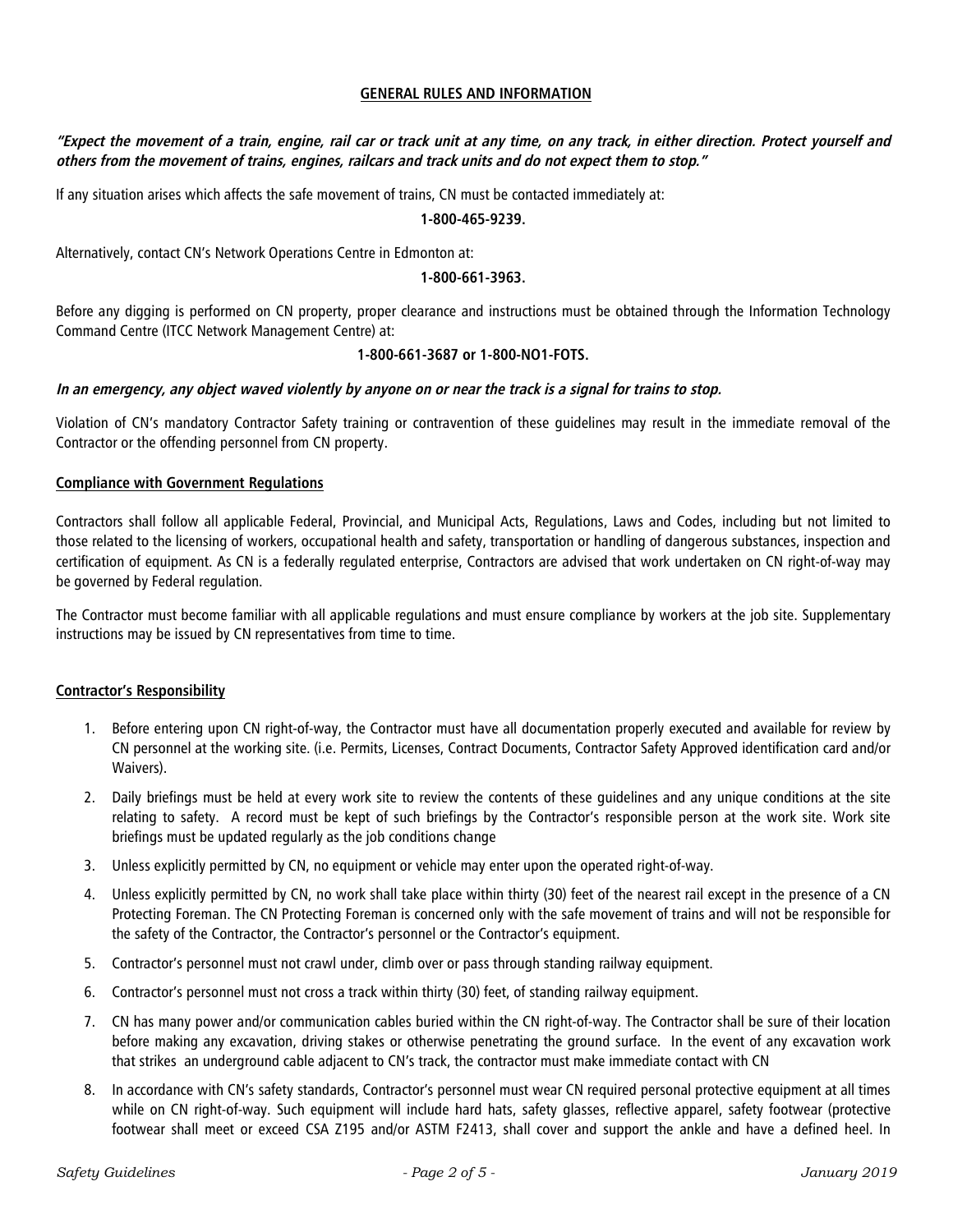Canada, the defined heel must be a minimum of 9 mm (3/8 inch) and shall not exceed 25 mm (1 inch). In the US, the defined heel must be a minimum of 12 mm (1/2 inch and shall not exceed 25mm (1 inch). Boots must be equipped with laces, which must be laced to the top and tied. Hearing and respiratory protection and fall arrest equipment shall be worn where signs are posted or when a potential hazard exists.

- 9. No CN plant, signal, structure, equipment or property of any kind may be tampered with, modified or removed.
- 10. "Hi-rail" equipment shall only be operated on the track by personnel qualified in the latest version of the "Canadian Rail Operating Rules".
- 11. Horseplay, practical jokes, fighting or any other activity that may create a hazard will not be tolerated.

## 12. Contractor's personnel must immediately abide by instructions from CN personnel.

## **Approaching Train**

- 1. On the approach of a train, the Protecting Person will communicate to the Contractor's Responsible Person, either by radio or by personal contact, that a train is approaching.
- 2. After receiving the train information from the Protecting Person, the Contractor's Responsible Person must ensure that all workers, equipment and materials are "Clear Of The Track" (as defined in 5.3.5. below) then communicate this to the Protecting Person.
- 3. The Protecting Person will not authorize any trains through the working limits nor authorize cancellation of protection before receiving confirmation that all workers have been alerted, stopped working and the track is clear of workers and machinery.
- 4. After the train has passed, no one is to foul or occupy the track until the Protecting Person has given the authorization. Authorization will be communicated to the Contractor's Responsible Person.

## **Clear Of The Track**

To be Clear of the Track shall be defined as:

- 1. All work has been stopped.
- 2. All workers are made aware of the approaching train and route to be followed.
- 3. All workers, equipment and material have been positioned beyond the clearance limits or at any other location deemed safe by CN. (at least 5 meters (15 feet) from the nearest rail of the track on which the train is to pass with additional allowances for curvature and super elevation).
- 4. All off-track equipment by special approval less than 5 (15 feet) meters of the nearest rail has stopped working and operators have left their equipment.
- 5. All off-track equipment more than 5 meters (15 feet) from the nearest rail has stopped working. Operators may remain in their cabs unless directed otherwise by the Contractor's Responsible Person. All equipment must be properly secured against unintentional movement
- 6. All on-track equipment has been moved into the siding or other track as per the Protecting Person's instruction. Operators will leave their equipment unless directed otherwise by the Contractor's Responsible Person. All unattended equipment must be properly secured against unintentional movement
- 7. Booms, cranes or other similar equipment have been immobilized and the boom is parallel to the railway track(s), and clear of the nearest rail be 5 meters (15 feet)
- 8. Provided there is no possible way for the worker to become unintentionally foul of a passing train, and at the discretion of the CN Supervisor, workers may continue working.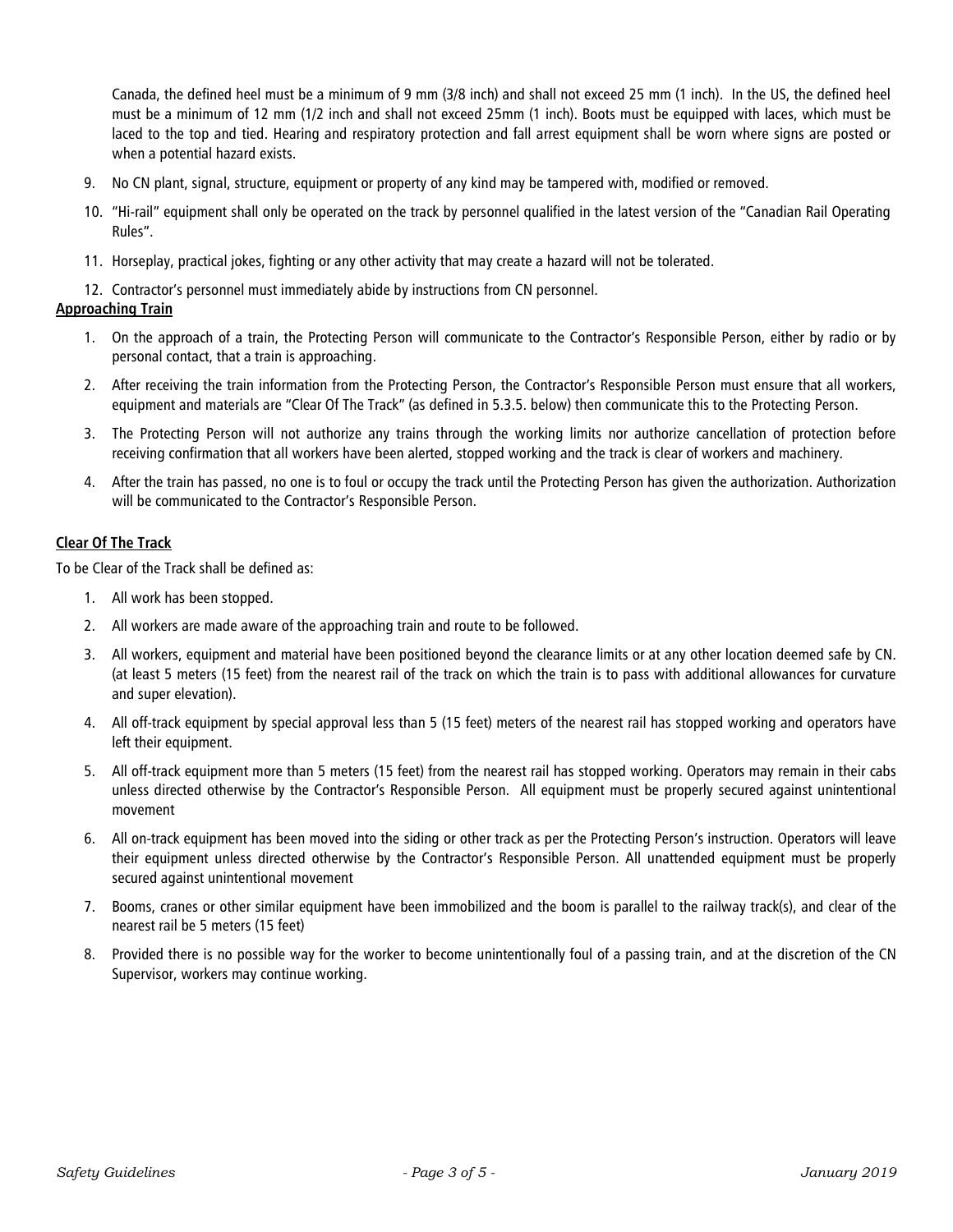## **POLICY TO PREVENT WORKPLACE ALCOHOL AND DRUG PROBLEMS**

## **Policy standards**

The Contractor, subcontractors, employees, suppliers and visitors must remain free from any adverse effects of alcohol or other drugs and conduct themselves in an appropriate manner while on CN business or premises. The Contractor must ensure that all those having access to the site adhere to the following standards when on CN business or premises, including vehicles and equipment:

- 1. No use, possession, distribution or sale of illegal drugs or drug paraphernalia.
- 2. No use, possession, distribution or sale of beverage alcohol or any form of alcohol.
- 3. Responsible use of prescribed and over-the-counter medications.
- 4. No distribution, offering or sale of prescription medications.
- 5. To report for duty and remain during the entire period of duty free of the negative effects of alcohol and other drugs, including the after effects of such use.

## **Consequences of violation**

Failure to meet these standards will be considered a breach of the contract. This may at CN's sole discretion, trigger the suspension or termination of the contract.

#### **Policy violation procedures**

Where CN has reasonable grounds to believe any individual in the employ of the Contractor or a supplier is on duty in an unsafe condition or otherwise in violation of the Policy, or where during the preliminary phase of any investigation such an individual has been identified as being directly involved in the chain of acts or omissions leading up to an accident or incident:

- 1. CN will escort the individual(s) to a safe place.
- 2. CN will notify the Contractor or supplier.
- 3. The Contractor will investigate the situation.
- 4. The Contractor must satisfy CN that there has been no policy breach.
- 5. If a policy breach has occurred, the individual will not be allowed to continue providing services to CN without written permission from a CN official, and he/she will be required to adhere to any conditions governing his/her return.

## **Firearms**

Firearms (loaded or empty) are not permitted on CN property, except for CN Police officers and other designated persons performing authorized work and when authorized to do so. In all cases, any firearms must be accompanied with a written authorization from the Chief of CN Police and the person should have in his possession all pertinent government permits.

## **Explosives**

No explosives will be permitted on CN property without written CN approval.

## **Vehicles**

Contractor's vehicles on the site must be in safe operating condition. Operators must observe all site speed limits. Unattended vehicles must not be left running unnecessarily. Where they must be left running, the parking brake must be applied. The operator is responsible for the safety of all passengers and the stability of materials being transported.

All vehicles will be parked in a pre-determined area and where required, a designated Contractor entrance shall be used.

## **Smoking in the Workplace**

Smoking is not permitted in any CN interior workplace or motor vehicle.